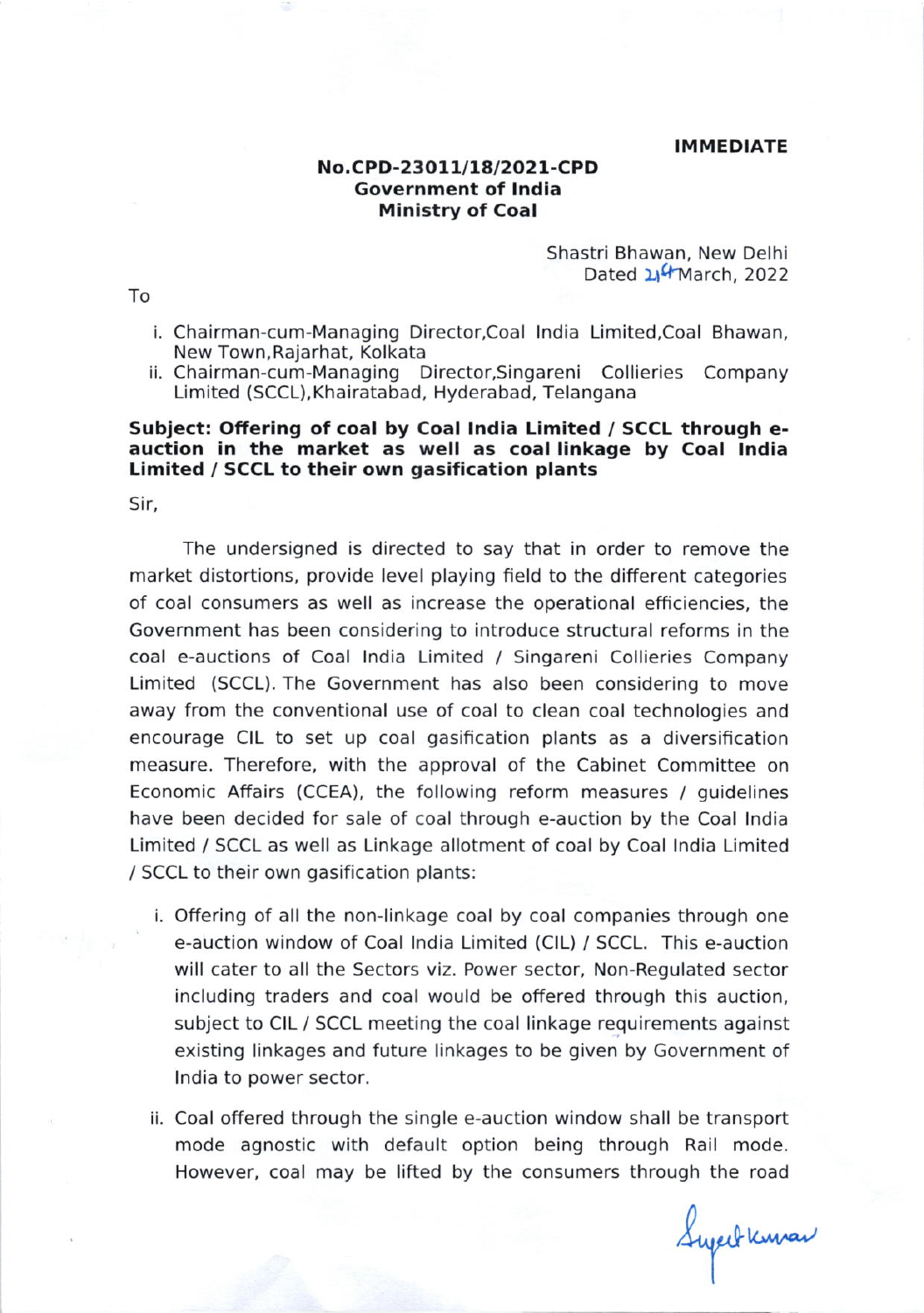mode/other modes depending upon their choice and suitability without paying any additional charges or discount to the coal companies or seeking any formal permlssion from any authority.

iii. Long term allotment of coal by CIL/SCCL, without affecting the supplies against existing coal linkages, to their own gasification plants shall be allowed at prices as may be decided by the coal company. However, the taxes, duties, royalty etc shall be paid by the coal companies on the notified prices of coal for power sector.

2. The policy guidelines as in 1 (i)  $\&$  1 (ii) above shall be subject to the following:

- i. The coal to meet full PPA requirement of all the existing linkage holders of Power Sector shall be made available by the coal companies irrespective of the trigger and Annual Contracted Quantity (ACQ) levels.
- ii. The coal shall be made available to all future linkages to be awarded to power sector as per extant policy or any policy decided by Government of lndia from time to time.
- iii. The coal companies shall offer coal each month for the SHAKTI B(viii)(a) windows which will be 10% more than the maximum coal booked by the Power Sector in any of the preceding 3 months [SFeA] & SHAKII B (viii) (a)l windows. The coal quantity offered may be increased / decreased depending upon the market demand.

3. The aforesaid policy guidelines are circulated to all concerned for further action. The action taken report shall invariably be sent to this Ministry from time to time.

Yours faithfully,

Lujeet Kumar 21/2/202

Under Secretary to the Government of India

# Copy to:

- 1. Secretary, Ministry of Power, Shram Shakti Bhawan, New Delhi
- 2. Secretary, Department of Economic Affairs, Ministry of Finance, North Block, New Delhi
- 3. Secretary, Department of Expenditure, Ministry of Finance, North Block, New Delhi